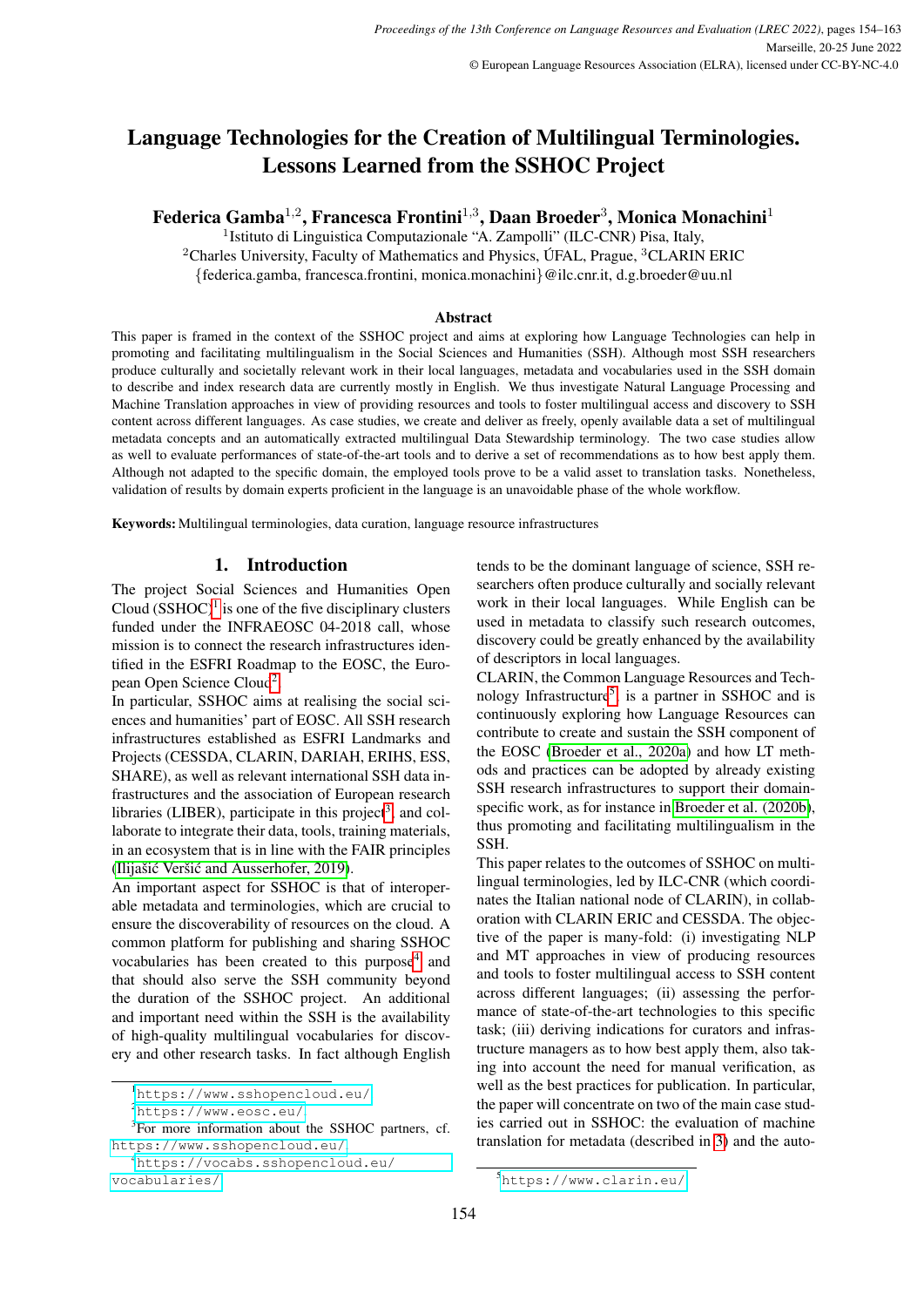mated extraction of terms (described in [4\)](#page-2-0). In SSHOC another case study was related to the creation of multilingual occupation ontologies, used in Social Science's surveys; in this paper, we will not report on the application of MT approaches to these specialised vocabularies and the reader is referred to [Frontini et al. \(2021\)](#page-8-3) for the details.

# <span id="page-1-3"></span>2. State of the Art and Research **Ouestions**

[Kulczycki et al. \(2020\)](#page-8-4) carried out a comprehensive study on multilingual publishing in the social sciences and humanities, analysing researchers in seven European countries. The results showed that, despite a great variability of practices and the general dominance of English, most SSH researchers produce culturally and societally relevant work in their local languages. For what concerns the creation of the SSH EOSC infrastructure part, this means that researchers in these domains may also need to be able search for research data and other resources by using non-English terms. Additionally, projects aiming at connecting publications and other research outcomes in the SSH will necessarily need a set of multilingual descriptors to ensure cross-lingual indexing and retrieval.

Nevertheless, metadata and vocabularies used in the SSH domain to describe and index research data are currently mostly in English. For instance the federated repositories of the CLARIN ERIC infrastructure mostly expose metadata in English, and the Vir-tual Language Observatory<sup>[6](#page-1-1)</sup>, CLARIN's meta catalogue, currently only allows for English searches. As to DARIAH ERIC, its vocabulary service<sup>[7](#page-1-2)</sup> contains a number of terminologies, but only a limited amount of them are available in a language other than English. The domain of cultural heritage is probably the one where multilingual metadata and vocabularies is more widespread, and portals such as Ariadne Plus have put great effort into vocabulary mapping, so as to allow for multilingual search capabilities [\(Binding et al., 2019\)](#page-8-5). In the social sciences the use of multilingual vocabularies is essential for comparative international studies where important social economic classifiers need to be used in surveys e.g. occupational titles, education levels etc. is a well-known important task and this requires high-level domain expert involvement.

When vocabularies in multiple languagages are not available or cannot be derived, however, the creation of multilingual metadata is indeed a time consuming effort, requiring experts with domain knowledge to translate not only the terms, but also the definitions to ensure a correct usage. With the progress of machine translation, it is thus important to assess the potential of current state of the art systems to assist in this process, and evaluate the amount of manual post correction necessary to obtain satisfactory results. Previous

experiments in metadata translation showed promising results. For instance [Song et al. \(2020\)](#page-8-6) assess the quality of metadata translation for *ukiyo-e* images from Japanese to English; however a limitation of that experiment is the use of the automatic evaluation metric BLEU, which requires existing manual translations for its calculation, and also will penalise potentially correct but divergent translations. Only manual assessment of translations by experts can thus provide a clear picture of the quality and usability of such systems, as will be shown in the next section.

At the same time, a number of areas and domains may not yet be sufficiently covered by pre-existing vocabularies. In such cases, the application of terminology extraction technologies can certainly help. Multililingual terminology extraction would be ideal, when applicable [\(Rigouts Terryn et al., 2020\)](#page-8-7), but it requires the collection of comparable corpora covering all targeted languages, something which is not always possible. In the case study that was chosen for the SSHOC project, which focussed on the terminology around Data Stewardship, a sufficiently large corpus of relevant documents to extract candidate terms from could only be obtained for English. In such cases as these, monolingual terminology followed by machine translation can be considered as a viable alternative.

While the aforementioned language technologies are state of the art and are readily available, their application in the domain of data curation requires a thorough assessment of their costs and benefits, in order to ascertain how they can help maintain multilingual metadata and terminologies in a sustainable manner. In the following of sections [\(3](#page-1-0) and [4\)](#page-2-0) we shall describe the experiments carried out and the lessons learned, trying to answer respectively the following questions:

- Can Machine Translation (MT) tools offer an effective solution to translation tasks?
- How can Natural Language Processing (NLP) techniques and MT approaches help create new multilingual terminological resources?

Section [5](#page-6-0) will present the produced datasets, which have been made publicly available via the CLARIN infrastructure and the SSHOC vocabularies platform.

# <span id="page-1-0"></span>3. Machine Translation for Metadata

As discussed in [2,](#page-1-3) metadata profiles are usually expressed in English, although the availability of multilingual metadata highly enhances the discoverability of datasets in the SSH. As a case study to investigate how MT can help address this need, we selected the metadata set of the CLARIN Concept Registry (CCR), which forms the basis of the semantic interoperability layer of CLARIN, especially as far as metadata are con-cerned<sup>[8](#page-1-4)</sup>. From the CCR, the 232 metadata concepts

<span id="page-1-1"></span><sup>6</sup><https://vlo.clarin.eu>.

<span id="page-1-2"></span><sup>7</sup><https://vocabs.dariah.eu/en/>.

<span id="page-1-4"></span><sup>&</sup>lt;sup>8</sup>To this end, it provides a collection of concepts that are each assigned a persistent identifier and a def-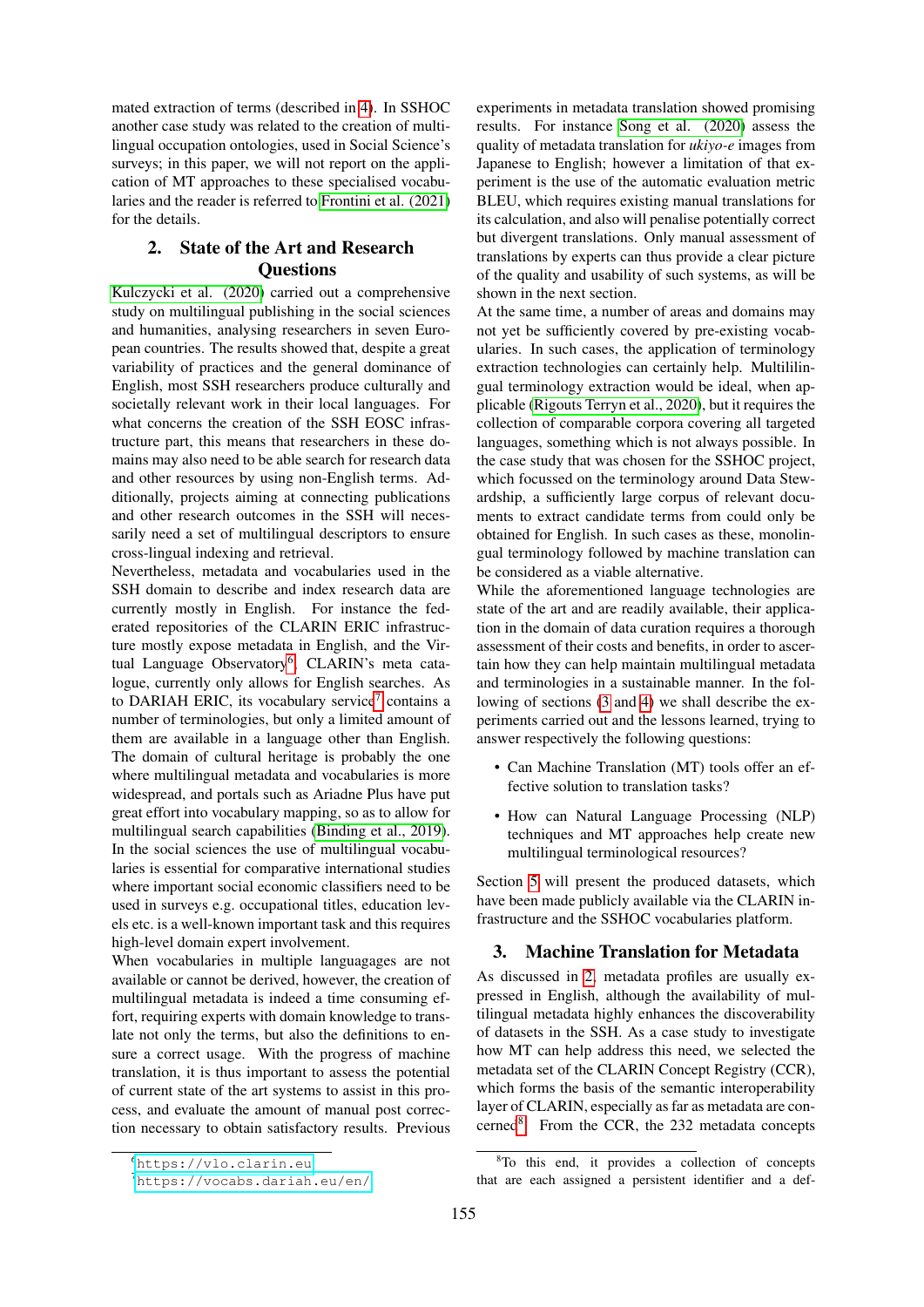classified as approved were selected; each metadata concept is always assigned a definition as well. In order to translate the approved set of metadata concepts and investigate the MT contribution, we employed various state-of-the-art tools: LINDAT Translation ser-vice<sup>[9](#page-2-1)</sup> (Košarko et al., 2019), Deep-L<sup>[10](#page-2-2)</sup>, Google Trans-late<sup>[11](#page-2-3)</sup> [\(Wu et al., 2016;](#page-8-9) [Johnson et al., 2017\)](#page-8-10), Re- $verso<sup>12</sup>$  $verso<sup>12</sup>$  $verso<sup>12</sup>$ . We selected these tools as they are easily available and exploitable as online services.

Our purpose was twofold: on the one hand, to obtain the translated set of 232 approved metadata concepts (Frontini et al., 2021b); on the other hand, to perform a qualitative assessment of state-of-the-art MT tools. By employing the four selected tools, we obtained an automatic translation of metadata concepts and their definitions into Dutch, French, Greek, and Italian, languages of the SSHOC WP3 partners and so allowing for result evaluation. Deep-L and Google Translate were employed for every language, whereas Reverso and LINDAT Translation service were exploited only in the case of covered languages (all except Greek in the case of Reverso; only French for LINDAT Translation service). Then, all the translations thus obtained underwent validation. Validators (one per language) were native/proficient speakers of the different languages, chosen based on their expertise on the topic. For each term, they assessed if its translation was correct (label 'yes'), partially correct ('maybe'), or incorrect ('no'). Similarly, for each definition they had to indicate whether the translation was substantially correct ('yes'), if it could get the general sense but some errors were present ('maybe'), or if it was substantially incorrect ('no'). The accuracy of automatic translations was later calculated by establishing the following criteria. If the translation of a term or a definition was validated as correct ('yes'), 1 point was assigned; if it was marked as partially correct ('maybe'), a score of 0.5 point was assigned, whereas in case of error ('no') the translation received 0 points. By adding up the scores thus obtained, a simple measure of the accuracy was returned.

The accuracy scores (see Tables [1,](#page-3-0) [2,](#page-3-1) [3,](#page-4-0) [4\)](#page-4-1) highlight how Deep-L resulted to be the best MT tool among the tested ones, reaching the highest scores for each of the selected languages $13$ . Google Translate returned good results and was always outperformed only by Deep-L. Therefore, Deep-L was employed as the preferred

<sup>13</sup>Note that Deep-L was also the best performing tool for japanese in [Song et al. \(2020\)](#page-8-6).

translation tool to define the translated metadata set, although some translations by Google Translate were retained if they validated better. Indeed, Deep-L not only obtains the best performances, but also has the maximum coverage as regards available languages. Moreover, Tables [1,](#page-3-0) [2,](#page-3-1) [3,](#page-4-0) [4](#page-4-1) highlight a recurrent pattern in the performances of the tools: the obtained accuracy scores are always higher for definitions than for terms. This could be explained in two ways. On the one hand, the term is easier to translate if it is inserted in a wider context (i.e., the definition), since context contributes more elements and thus helps get the correct meaning, which is quite specific as technical concepts are concerned. This holds true in a few cases. However, most often the definition does not include the term: the better performances obtained with respect to definitions can therefore be explained by considering that the term itself has a very specific and technical meaning, whereas definitions mostly describe concepts by employing less-specific, thus easier to translate, words. Consider, for instance, the case of *planned*, understood as one of the possible values that can be used to describe an interview<sup>[14](#page-2-6)</sup>: no French translation of the term (*prévulprévue*) appropriately reflects its technical meaning (vs  $\text{planif}(\hat{e})$ , whereas its definition<sup>[15](#page-2-7)</sup> is always translated correctly, regardless of the tool.

# <span id="page-2-8"></span>3.1. Lessons Learned

The selected case study highlights how the contribution of MT approaches to the creation of multilingual resources is of critical importance: the employed tools prove to be a valid asset to the translation task. It is important to underline that these tools were not adapted to the specific domains addressed by the chosen case study, and still they perform quite well. They clearly outperform traditional manual translation, as the decrease of translation quality is minimal compared to the gain in terms of time and effort needed. However, validation proves to be an unavoidable step when exploiting MT tools, which provide a solution to translation tasks but whose results need to be checked. Validation must be performed by domain experts, also having knowledge of the topic besides being proficient in the language.

# <span id="page-2-0"></span>4. Terminology Extraction of Data Stewardship Terminology

Together with multilingual metadata, multilingual terminologies fall within the scope of the creation of multilingual resources, aiming at facilitating knowledge discovery and classification and making content searchable across different languages. For the development of the European Open Science Cloud, terminolo-

inition. See [https://www.clarin.eu/content/](https://www.clarin.eu/content/clarin-concept-registry) [clarin-concept-registry](https://www.clarin.eu/content/clarin-concept-registry).

<span id="page-2-1"></span> $^{9}$ <http://hdl.handle.net/11234/1-2922>.

Demo URL: [https://lindat.mff.cuni.cz/](https://lindat.mff.cuni.cz/services/translation) [services/translation](https://lindat.mff.cuni.cz/services/translation).

<span id="page-2-2"></span><sup>10</sup><https://www.deepl.com/translator>.

<span id="page-2-3"></span><sup>11</sup><https://translate.google.com>.

<span id="page-2-5"></span><span id="page-2-4"></span><sup>12</sup><https://www.reverso.net>.

<span id="page-2-7"></span><span id="page-2-6"></span><sup>14</sup>Cf. also *spontaneous*, *semi-spontaneous*, *elicited*.

<sup>15</sup>*The speaker prepares in detail the structure and content of his/her "performance" in advance* (en) > *L'orateur prepare en d ´ etail la structure et le contenu de sa "perfor- ´ mance" a l'avance `* (fr).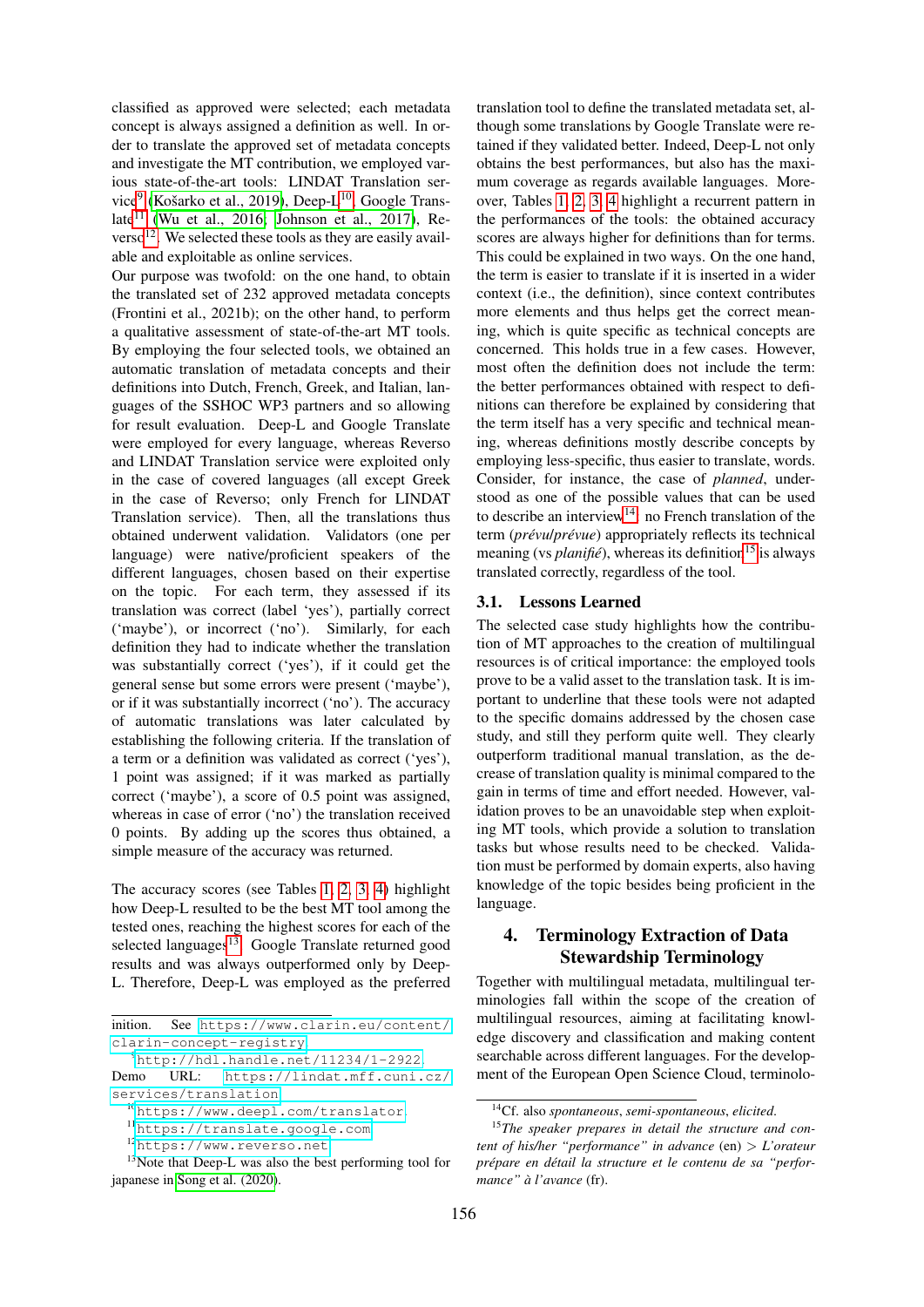|             | $Deep-L$ |            | Google Translate |            | Reverso |            |
|-------------|----------|------------|------------------|------------|---------|------------|
|             | Term     | Definition | Term             | Definition | Term    | Definition |
| Yes         | 175      | 223        | 147              | 209        | 144     | 214        |
| Maybe       | 51       |            | 63               | 23         | 34      | 18         |
| No          |          |            | 22               | $\theta$   | 54      |            |
| Total score | 200,5    | 226,5      | 178,5            | 220,5      | 161     | 223        |
| Score $%$   | 86,42    | 97,63      | 76,94            | 95,04      | 63,40   | 96,12      |

<span id="page-3-0"></span>Table 1: Validation results of Dutch translations

|             | <b>LINDAT</b> |            | $Deep-L$ |            | Google Translate |            | Reverso |                   |
|-------------|---------------|------------|----------|------------|------------------|------------|---------|-------------------|
|             | Term          | Definition | Term     | Definition | Term             | Definition | Term    | <b>Definition</b> |
| Yes         | 184           | 204        | 197      | 217        | 195              | 212        | 189     | 208               |
| Maybe       | 20            | 13         | 18       | 6          | 20               |            | 25      | 13                |
| No          | 28            | 15         | 17       |            | 17               | 9          | 18      | 11                |
| Total score | 194           | 210,5      | 206      | 220        | 205              | 217.5      | 201,5   | 214,5             |
| Score $%$   | 83,62         | 90,73      | 88,79    | 94,83      | 88,36            | 93,75      | 86,85   | 92,46             |

<span id="page-3-1"></span>Table 2: Validation results of French translations

gies pertaining to data management are particularly important, as they can be used to enrich datasets descriptions but also other types of documentation.

We selected the topic of Data Curation and Stewardship as a case study to investigate how NLP techniques and MT approaches can help create new multilingual terminological resources. The intent was thus to use state-of-the-art language technologies to create a multilingual terminology specific to the domain of Data Stewardship. Such terminology (Frontini et al., 2021a), linked to other existing ones, will provide useful descriptors for datasets, but also, as stated by [Molloy et al.](#page-8-11) [\(2021\)](#page-8-11), could be used to create and assess Data Stewardship curricula, annotate FAIR-enabling training material, formalise job descriptions with competencies.

#### 4.1. Corpus Creation

To begin with, we created a domain-specific corpus by collecting various documents pertaining to Data Stewardship and Curation. The corpus includes 70 open access documents among which standards and recommendations for Data Stewardship and Curation, deliverables, and other technical documents. All documents included are in English, and they amount to a total of 746,084 tokens. The sources of the documents are various: they were collected mostly from Research Data Alliance  $(RDA)^{16}$  $(RDA)^{16}$  $(RDA)^{16}$  and through the OpenAIRE plat-form<sup>[17](#page-3-3)</sup>. Since the chosen domain is recent and restricted, speaking of representativeness of the corpus is not accurate: although the process of finding the documents could not be exhaustive, all material that could be found was selected. However, as the domain of Data Stewardship is still expanding, in the future the corpus might need to be enlarged. A complete and detailed

<span id="page-3-3"></span>[recommendations-and-outputs/catalogue](https://www.rd-alliance.org/recommendations-and-outputs/catalogue). <sup>17</sup><https://explore.openaire.eu>.

list of included documents is available in SSHOC D3.9 [\(Frontini et al., 2021\)](#page-8-3).

#### 4.2. Automatic Term Extraction

The second step consisted in automatic extraction of key terms. The intent was to obtain a preliminary list of terms relevant to the selected domain, to employ as a point of departure for the construction of the terminology, and to examine how Automatic Term Extraction (ATE) tools can contribute to the creation of similar resources. A study of the state-of-the-art in matter of terminology allowed us to select some tools suitable for corpus-based monolingual (English) extraction.

After a preliminary evaluation that took into consideration various tools, two of them were selected: TermoStat [\(Drouin, 2003\)](#page-8-12) and TBXTools [\(Oliver and](#page-8-13) [Vazquez, 2015\)](#page-8-13). The designed preliminary evaluation ` relied on an already annotated corpus, namely the ACTER dataset version 1.4 (Rigouts Terryn, 2020), and more specifically its English wind subcorpus, since no gold standard was available for our corpus. This preliminary evaluation did not mean to provide feedback on the state-of-the-art of tools for automatic term extraction, but intended to find a pragmatic solution to a precise task by meeting specific needs that strongly depend on the manual processing required to build the terminology. Therefore, we took into account not only raw scores of precision and recall, but also the amount of extracted terms. A brief description of tools and settings follows:

TermoStat [\(Drouin, 2003\)](#page-8-12) performs ATE through the comparison of the focus corpus to a reference corpus, which in the case of English is a non-technical corpus encompassing articles from the Canadian daily newspaper The Gazette and excerpts from the

<span id="page-3-2"></span><sup>16</sup>[https://www.rd-alliance.org/](https://www.rd-alliance.org/recommendations-and-outputs/catalogue)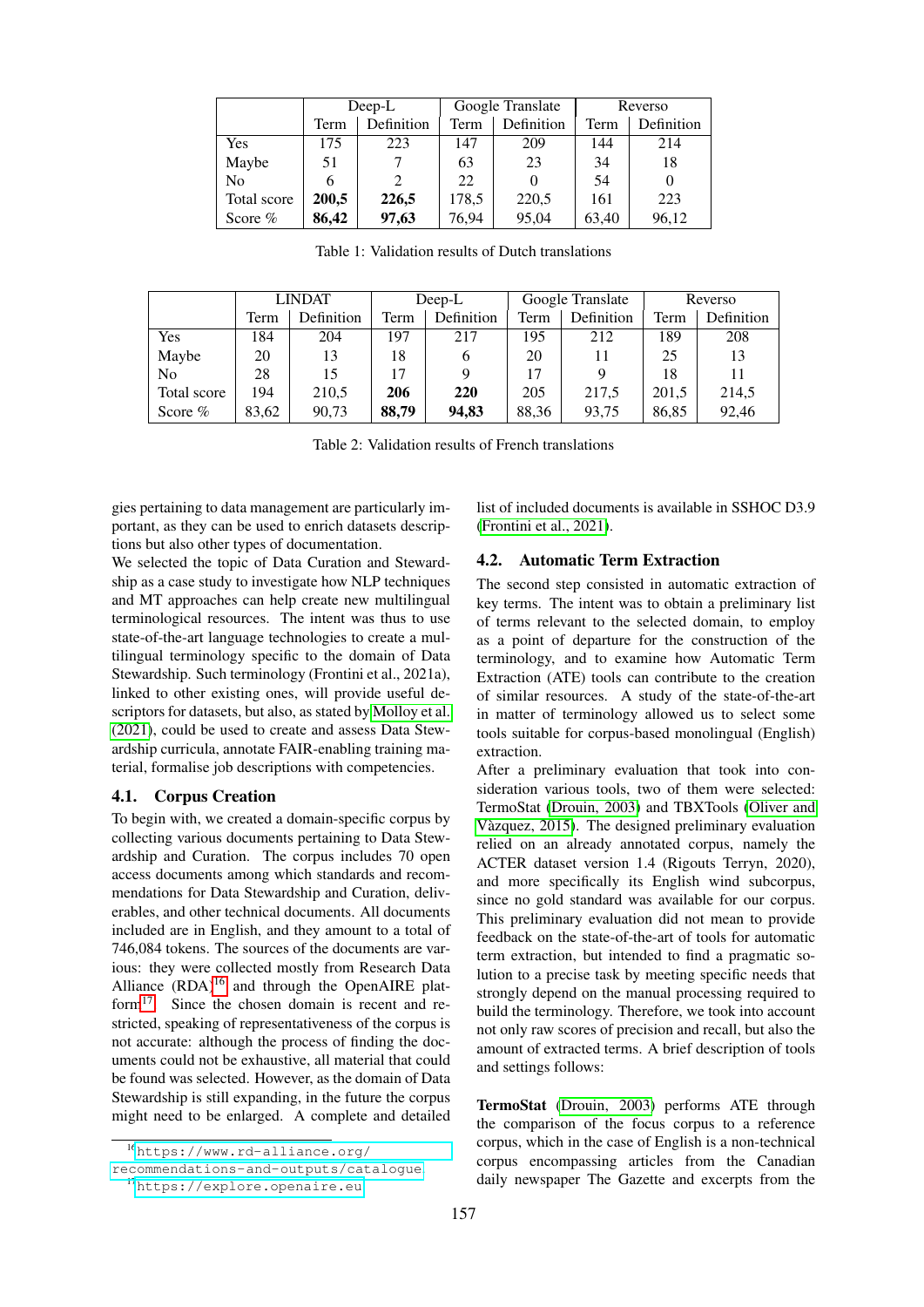|             |                    | Deep-L | Google Translate |            |  |
|-------------|--------------------|--------|------------------|------------|--|
|             | Definition<br>Term |        | <b>Term</b>      | Definition |  |
| Yes         | 189                | 177    | 157              | 128        |  |
| Maybe       | 14                 | 38     | 17               | 65         |  |
| No          | 29                 | 17     | 58               | 39         |  |
| Total score | 196                | 196    | 165,5            | 160,5      |  |
| Score $%$   | 84,48              | 84,48  | 71,34            | 69,18      |  |

<span id="page-4-0"></span>Table 3: Validation results of Greek translations

|                | $Deep-L$ |            | Google Translate |            | Reverso |            |
|----------------|----------|------------|------------------|------------|---------|------------|
|                | Term     | Definition | Term             | Definition | Term    | Definition |
| Yes            | 210      | 215        | 206              | 215        | 197     | 200        |
| Maybe          | 12       | 12         | 11               | 11         | 21      | 23         |
| N <sub>0</sub> | 10       |            | 15               | 6          | 14      |            |
| Total score    | 216      | 221        | 211,5            | 220,5      | 207,5   | 211,5      |
| Score $%$      | 93,10    | 95,26      | 91,16            | 95,04      | 89,44   | 91,16      |

<span id="page-4-1"></span>Table 4: Validation results of Italian translations

British National Corpus (BNC). It extracts both simple terms and multi-word expressions. TermoStat first performs PoS tagging of the text thanks to the support of TreeTagger [\(Schmid, 1994\)](#page-8-14). Thanks to a set of predefined syntactic matrices, term extraction is then performed. Every candidate receives a score based on the adopted statistical measure. After testing the four proposed measures (log-likelihood, log-odds ratio, specificity [\(Lafon, 1980\)](#page-8-15), chi-square; we did not test raw frequency), we selected log likelihood, although it does not obtain substantially different results compared to the other statistical measures. No other parameters can be set (e.g., minimum frequency), so we manually excluded candidate terms occurring less than three times. The threshold of 3 is chosen as it represents an effective compromise between quantity and completeness, by allowing to sufficiently reduce the number of candidate terms, yet not excluding too many of them. TermoStat Web 3.0 was employed<sup>[18](#page-4-2)</sup>.

TBXTools [\(Oliver and Vazquez, 2015\)](#page-8-13) is a Python ` class which performs terminology extraction based on either a statistical or a linguistic approach.

• Statistical approach: we extracted up to trigrams and set the minimum frequency of candidates to be extracted to 3. We performed stop-word filtering, case normalisation, and nesting detection, which tries to spot shorter-term candidates that are not autonomous terms in and of themselves but are included in a longer term. A rejection-list of regular expressions allowed us to exclude listed patterns (mainly including non-word items). Candidates are then stored in a descending raw frequency order.

• Linguistic approach: it requires a PoS-tagged corpus. TBXTools allows to lemmatise and PoS-tag a corpus by directly invoking the C++ library Freeling (Padró and Stanilovsky, 2012). Then, proper terminology extraction can be performed. A set of recurring PoS tags patterns allows to detect these same patterns in the corpus; the formalism for morpho-syntactic patterns allows as well to lemmatise the term candidates. We loaded a readymade list of patterns for English, but patterns could have been automatically learnt with TBX-Tools from a tagged corpus and a set of known terms as well. As in the case of the statistical approach, we extracted unigrams, bigrams, and trigrams occurring at least 3 times. The extraction script already provided by TBXTools developers was slightly modified by adding case normalisation and nested normalisation, which proved useful during statistical extraction. Candidates are stored in a descending raw frequency order.

#### 4.3. Validation

The extracted candidate terms were manually revised to remove undoubted errors and non-terms. All the terms selected as possibly correct were combined in a single list of 277 candidate terms, which underwent an external validation by domain experts, chosen from among the project partners and thus aware of the objectives of the task. Each of the two validators, separately to avoid any potential reciprocal conditioning, was asked the question "Is the term, as used in the example, a specific term of the domain of Data Stewardship?".

We compared validation results by defining the following criteria. In case of agreement, no issues arose: if validators agreed in considering a term valid (answer 'yes'), the term was kept, whereas in case of an agreed 'no' the term was discarded. When a validator an-

<span id="page-4-2"></span><sup>18</sup><http://termostat.ling.umontreal.ca>.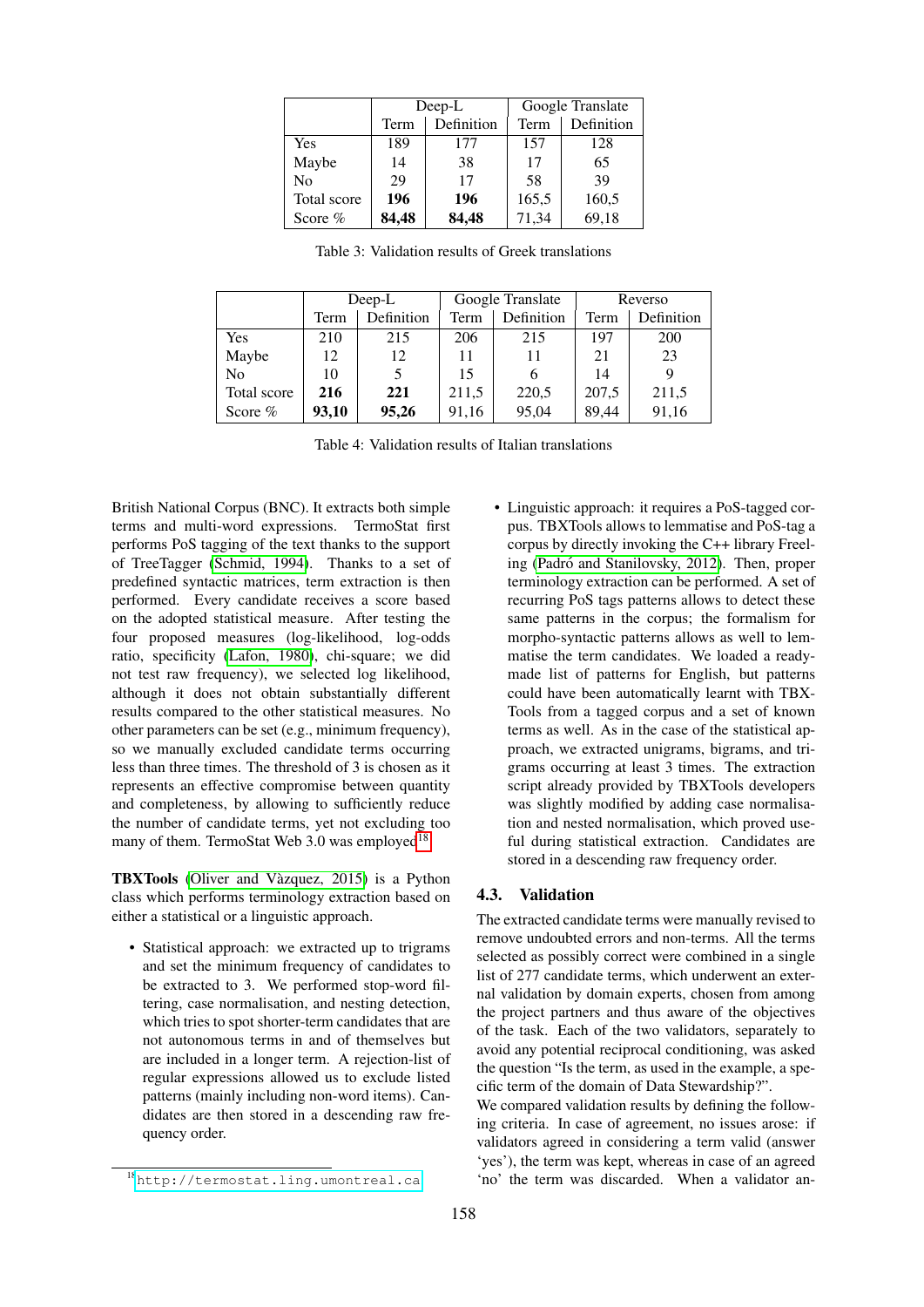swered 'yes' to the question and the other answered 'maybe', 'yes' prevailed; conversely, in case of 'no' and 'maybe', 'no' prevailed. In case of 'maybe' agreement, as well as when a validator did not consider the term as valid while the other did, disagreement resolution was necessary. This was resolved by evaluating if the term was already included in other terminologies, as well as by looking for definitions in other resources or in the corpus. For instance, Validator 1 validated the term *big data*, but this was not validated by Validator 2: since a definition could be found in the corpus, it was kept as a valid term. Conversely, in the case of *data author* Validator 1 answered 'no', whereas Validator 2 selected 'yes': the term was eventually discarded, as it did not occur in any other terminology and a valid definition could not be found as well. The final list of validated terms encompasses 260 entries.

We selected linearly weighted Cohen's k as a measure of Inter-Annotator Agreement (IAA), and obtained a 0.08 Cohen's k value, corresponding to a slight agreement according to the classification in [Artstein and](#page-8-17) [Poesio \(2008\)](#page-8-17). The low result obtained is indicative of a still low standardisation of terminology pertaining to the selected domain of Data Stewardship. For this reason, the resulting terminology was obtained after analysing divergent cases with the two validators. However it may need to undergo further discussion, as Data Stewardship terminology is still evolving and needs to be stabilised.

The final list of validated terms also constituted the gold standard to employ to evaluate the accuracy of the tools. Obviously, such a gold standard cannot be considered exhaustive, as it does not include all terms occurring in the corpus, but could still serve as a reference to evaluate tools. Precision, recall and F-score were calculated for each tool (see Table [5\)](#page-5-0).

|              | <b>TBXTools</b> | <b>TBXTools</b> | TermoStat |
|--------------|-----------------|-----------------|-----------|
|              | statistical     | linguistic      |           |
| <b>Terms</b> | 6582            | 3742            | 3789      |
| Precision    | $4.53\%$        | $5.29\%$        | $8.50\%$  |
| Recall       | 89.39%          | 73.48%          | 83.71%    |
| F-score      | 8.66%           | 9.87%           | 15.43%    |

<span id="page-5-0"></span>Table 5: Accuracy scores for TermoStat and TBXTools

Overall, TermoStat shows the best balance between the number of extracted terms and the extraction accuracy, as proven by the F-score. The assessment of precision and recall followed two slightly different criteria. As far as precision is concerned, all variants of the gold standard terms were considered correct: for instance, if a system extracted *data center*, *data centers*, *data centre*, *data centres*, all the four expressions were counted as correctly extracted terms, in order not to penalise the tools that did not perform lemmatisation. As for recall, of course all variants of a same term could not be counted as true positives, otherwise the number of correctly extracted terms (true positives) would have exceeded the total number of terms in the gold standard (true positives + false negatives). For this reason, in the above-mentioned example of *data center* all the four possible forms of the term (*data centre*, *data centers*, *data centres*) were counted as one entry while calculating recall.

# 4.4. Definitions, Linking and Translation

After validation some terms, which represented different labels referring to a same concept, were merged into one single entry (concept), yet referred to by multiple labels. For instance, *data citation* and *citation of data* were considered as pointing at the same concept, to which the verbal equivalent *cite data* was assigned as well. As a result, the Multilingual Data Stewardship Terminology consists of 211 distinct concepts. Concepts $19$  were then provided with definitions derived from different sources: other terminologies, if the term was there found and defined; the corpus itself; papers or Web articles. When no definition for a term could be found in any of these sources, a new definition was written<sup>[20](#page-5-2)</sup>. Our approach was mainly intensional. We created definitions consistent with those we derived from other sources; in particular, we tried to be as consistent as possible with Loterre's approach. However, in the case of the creation of a fully-fledged terminological resource, it would be necessary to align all definitions with respect to a same approach (intensional/extensional). The ease with which definitions for terms were found correlates with the degree of standardisation of the term: for some terms the definition was easier to find, and such terms turned out to be more standardised within the domain of interest. For instance, for a common and standardised term like *interoperability*, multiple definitions were found. Moreover, some terms are borrowed from the Information and Communication Technology (ICT) domain, thus holding an already high degree of standardisation.

Besides assigning a definition, for each term it was also verified if it occurs in other existing terminolo-gies: Loterre Open Science Thesaurus<sup>[21](#page-5-3)</sup> (47 matching terms), Linked Open Vocabularies (LOV) platform $^{22}$  $^{22}$  $^{22}$ (42 matching terms), terms4FAIRskills<sup>[23](#page-5-5)</sup> (65 matching terms). ISO Online Browsing Platform  $(OBP)^{24}$  $(OBP)^{24}$  $(OBP)^{24}$  allows for the querying of terms defined in ISO standardisation documents and was consulted as well, although

<span id="page-5-1"></span><sup>19</sup>Specificities could exist in the different languages, thus requiring a definition at term level, instead of concept level. However, for our purposes this was not taken into account.

<span id="page-5-2"></span><sup>20</sup>E.g. *discovery metadata*: *metadata that are used for the discovery of data, often in the context of data archives.*

<span id="page-5-3"></span><sup>21</sup>Developed at Inist-CNRS; see [https://www.](https://www.loterre.fr/skosmos/TSO) [loterre.fr/skosmos/TSO](https://www.loterre.fr/skosmos/TSO).

<span id="page-5-5"></span><span id="page-5-4"></span><sup>22</sup><https://lov.linkeddata.es/dataset/lov>. <sup>23</sup>[https://github.com/terms4fairskills/](https://github.com/terms4fairskills/FAIRterminology/tree/master/initial_prototyping) [FAIRterminology/tree/master/initial\\_](https://github.com/terms4fairskills/FAIRterminology/tree/master/initial_prototyping) [prototyping](https://github.com/terms4fairskills/FAIRterminology/tree/master/initial_prototyping).

<span id="page-5-6"></span><sup>24</sup>[https://www.iso.org/obp/ui/#search](https://www.iso.org/obp/ui/##search).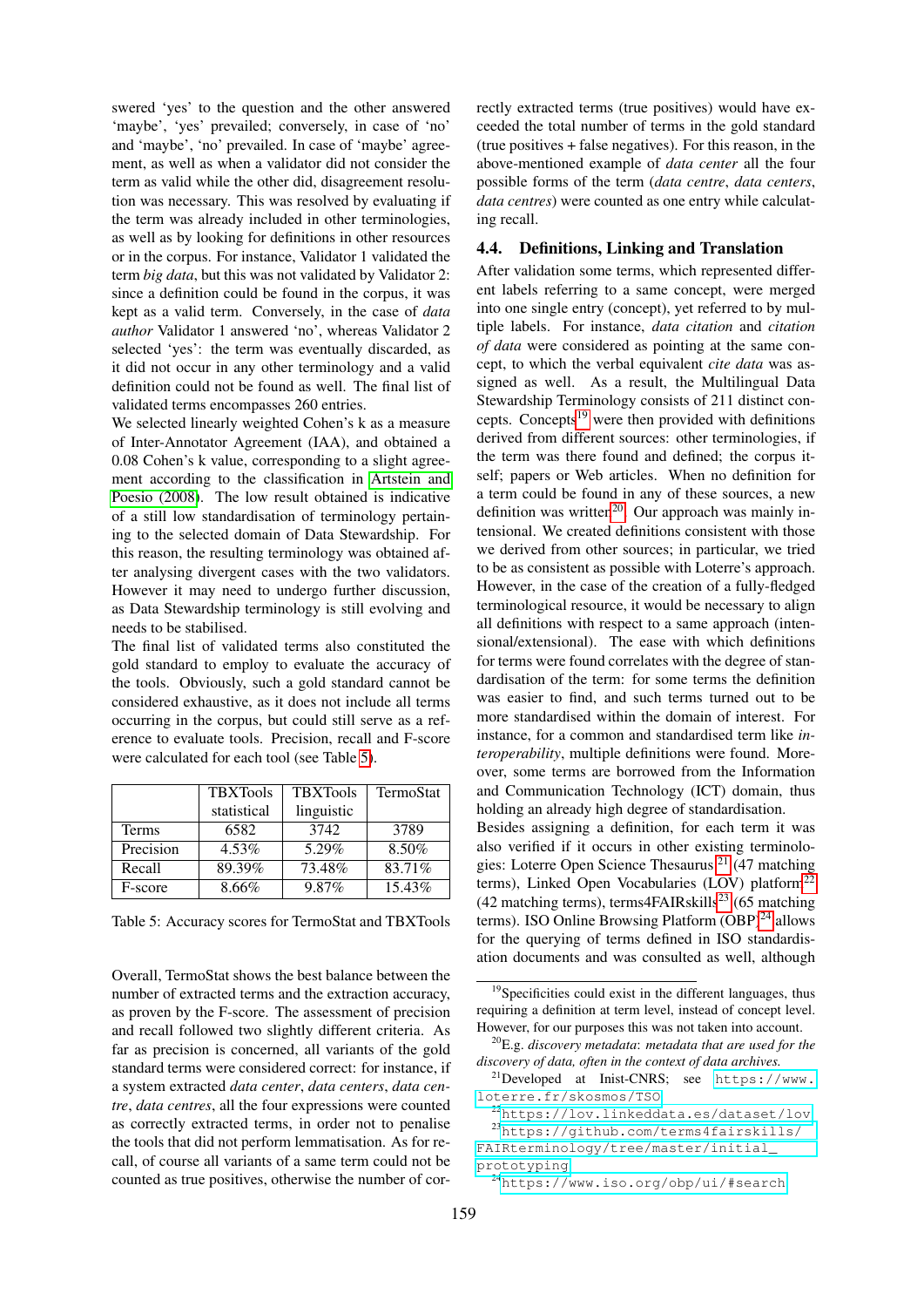not systematically; if a corresponding entry was found, it was linked with the term at hand (89 times).

Each pair of terms and definitions was then translated into multiple languages. We decided to automatically translate the collected terms and definitions with Deep-L, since it resulted as the best performing MT tool among the ones tested with respect to Multilingual Metadata (see Section [3\)](#page-1-0). Selected languages, that are the languages of the WP3 partners, are: Dutch, French, German, Greek, Italian, Slovenian. Translations underwent an external validation by native speakers, in order to correct inaccurate translations.

#### 4.5. Lessons Learned

The workflow described so far with respect to the creation of the Multilingual Data Stewardship Terminology represents a valid methodology that can be adopted every time a new (multilingual) terminology is to be created. Indeed, validation of translations required about one week. The limited amount of employed time is promising in terms of sustainability and scalability: if necessary, the Data Stewardship Terminology can easily and rapidly grow and include more languages, as long as a native speaker with some domain expertise is available for validating automatic translations. The same holds true for potentially any other terminology, whether already multilingual but prone to include more languages, or monolingual and intending to evolve into a multilingual one. As observed in section [3.1,](#page-2-8) validation is unavoidable when exploiting NLP strategies (in this case, MT and ATE), which however prove to be valid assets to similar tasks.

Overall, the intention was not to create a fully-fledged terminology, with a solid hierarchical structure, given that current initiatives in this sense already exist: what was done can be seen as a contribution, which added relevant terms to existing resources while showing how automatic translation tools can help in similar tasks.

## 5. Publishing the Results

<span id="page-6-0"></span>The created terminologies were then converted and made available in  $SKOS^{25}$  $SKOS^{25}$  $SKOS^{25}$ , as it is the recommended format discussed in D3.1 [\(Broeder et al., 2019\)](#page-8-18) and the underlying model of the SKOSMOS Vocabulary publication platform[26](#page-6-2) [\(Monachini et al., 2021\)](#page-8-19).

The SKOSification, i.e. transforming the flat tabular vocabularies that were used as a work-format, was carried out with the support of a conversion tool developed at ISTI-CNR[27](#page-6-3). The Data Stewardship Terminology and Multilingual Metadata are ingested in the mapper as spreadsheets; the mapper parses the spreadsheets and transforms the content in SKOS data by applying a set of mapping rules. The result of the mapping is an RDF Graph, which is formatted according to the Terse RDF Triple Language (Turtle) data format and finally stored in two separate files.

With respect to the Multilingual Data Stewardship Terminology, every concept is assigned a unique subject identifier, a prefLabel for each language (English, Dutch, French, German, Greek, Italian, Slovenian). If present, alternative forms are expressed through skos:altLabel property and are tagged based on the language in which they are formulated. The altLabel property allows not only to encode synonyms (e.g., *data representation* - *representation of data*) and acronyms (e.g., *Digital Object Identifier* - *DO*), but it also provides a solution for handling alternative spelling variants (e.g., *anonymisation* - *anonymization*), often due to differences between UK and US English. The representation of spelling variants represents one of the challenges that are related to multilinguality. Among these, were cases where distinct prefLabel and altLabel in English (e.g., *data cleaning* - *data cleansing*) had an identical translation in another language (e.g., in Italian both terms are translated as *pulizia dei dati*). Similar cases were handled by conflating the identical translations into one unique translation, considered as a prefLabel. Each concept is also assigned a definition, whose source is reported as well. Linking to other existing terminologies when appropriate was performed through the skos:exactMatch property. This was possible in case of linking to Loterre or resources from the Linked Open Vocabularies (LOV). However, in case of ISO norms and terms in terms4FAIRskills, a linking through skos:exactMatch was not possible since terms within ISO norms are not identified through a URI, and neither terms in terms4FAIRskills are assigned a proper one, as the resource is still under development. Therefore, when linking with one of these resources was possible, the skos:note property was used, whose object is a literal and does not require a valid URI. No internal hierarchy was defined, but a shallow one was provided by linking the concepts extracted to broader terms in other terminologies, if possible. The solution is not ideal: in the future a better integration of such interlinked resources should be achieved. This work was just intended as a case study to test tools and a methodology, but in order to develop a fully-fledged terminology hierarchy should be addressed deeply.

As regards Multilingual Metadata, a similar approach was adopted. For each entry a prefLabel, a definition, and a source of the definition are specified. All prefLabels and definitions are available in multiple languages (English, Dutch, French, Greek, Italian). Each metadata term is then linked to the corresponding persistent identifier in the CCR through the skos:exactMatch property.

<span id="page-6-1"></span> $25$ The use of SKOS and the publication on the SSHOC terminological platform were requirements of the project, but other models of term representation are possible.

<span id="page-6-3"></span><span id="page-6-2"></span><sup>26</sup><http://www.skosmos.org>.

 $27$ The mapper, implemented in a Python Notebook, is now available at [http://hdl.handle.net/20.500.](http://hdl.handle.net/20.500.11752/ILC-566) [11752/ILC-566](http://hdl.handle.net/20.500.11752/ILC-566) and will be published in the SSH Open MarketPlace.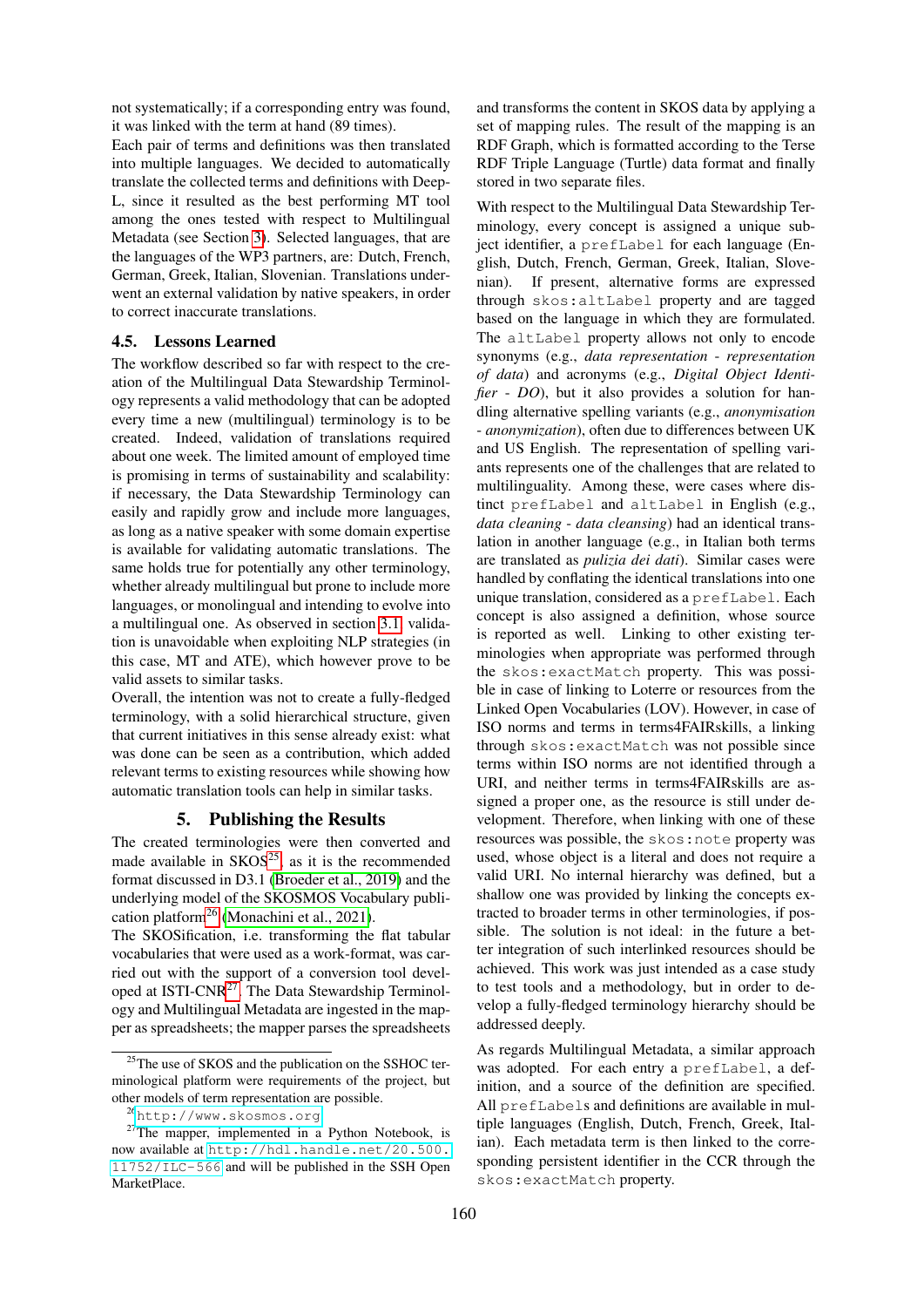| Resource                                                                | <b>Ouestion</b>                                                                                                           | Results                                                                                                                                                                                                                     | Recommendations                                                                                                         |
|-------------------------------------------------------------------------|---------------------------------------------------------------------------------------------------------------------------|-----------------------------------------------------------------------------------------------------------------------------------------------------------------------------------------------------------------------------|-------------------------------------------------------------------------------------------------------------------------|
| <b>Multilingual</b><br><b>Metadata</b>                                  | Can MT tools offer an ef-<br>fective solution to trans-<br>lation tasks?                                                  | MT tools perform well, although their<br>results need to undergo validation.                                                                                                                                                | Promote community<br>collaboration to                                                                                   |
| <b>Multilingual</b><br>Data<br><b>Stewardship</b><br><b>Terminology</b> | How can NLP tech-<br>and MT<br>niques<br>$ap-$<br>proaches help create new<br>multilingual terminolog-<br>ical resources? | ATE and MT make a significant con-<br>tribution to the creation of multilin-<br>gual resources. Yet, results need to be<br>checked: domain experts, also having<br>knowledge of the topic, are necessary<br>for validation. | encourage vocabulary<br>reuse, avoid duplication<br>of efforts and further test<br>NLP techniques and MT<br>approaches. |

<span id="page-7-2"></span>Table 6: Results and remarks

SKOS proved to have a sufficient degree of expressivity for what concerns the Multilingual Metadata concepts and the Multilingual Data Stewardship Terminology. More complex vocabularies are not needed to encode similar structures.

Both Multilingual Metadata<sup>[28](#page-7-0)</sup> and the Multilingual Data Stewardship Terminology<sup>[29](#page-7-1)</sup> are freely and openly available through CLARIN and SSHOC infrastructures (VLO and SSHOC vocabularies platform, respectively) under the CC BY 4.0 license.

# 6. Recap and Recommendations

The presented case studies allow to derive a first set of recommendations (see Table [6\)](#page-7-2) which can be addressed to the SSH community at large, but most and most specifically, to the research infrastructures that are part of SSHOC and that will maintain the planned continued SSH colaborations after the lifetime of the project. A few considerations are in order. Concerning hierarchisation, Multilingual Metadata concepts have been provided in SKOS format, in the form of a flat list. They will have to be integrated with metadata schema and the associated vocabularies, such as for instance the CCR. In such contexts, the associated vocabularies usually already provide concept hierarchies and should be respected. Therefore, the Multilingual Data Stewardship Terminology is provided without a full-fledged hierarchy allowing more easy integration; a partial hierarchy is obtained through linking it to other existing terminologies such as Loterre Open Science Thesaurus and terms4FAIRskill. However, these last resources as well are not yet finalised and not stable enough, making it premature to simply link the terms extracted to them and consider the task to be done. In the future, community collaboration at SSHOC and EOSC level should be promoted, to encourage vocabulary reuse, avoid duplication of efforts and further test the extraction and translation approaches adopted. Indeed, the contribution of NLP approaches and MT tools to the creation of multilingual resources is crucial, representing valuable resources for translation tasks. Nonetheless, validation of results is an unavoidable phase of the whole workflow, and should be carried out by domain experts who are also proficient in the language.

## 7. Conclusion and Future Work

In this paper we outlined the results of activities in the SSHOC project, aimed at assessing the usability of Language Technologies for data curation in SSH, with two case studies on metadata translation and terminology creation. The tools that have been employed proved to be a valid asset to translation tasks. It is important to underline that these tools are not adapted to the specific domains addressed by the chosen case studies, and still they perform quite well. These promising results lead us to believe that Language Technologies can become a very useful tool for research infrastructures, especially in the SSH, to support multilingual description of data thus improving their findability.

At the same time, the current technologies are not without limitations and cannot completely replace manual curation. For this reason any duplication of efforts should be avoided at all costs. A first important step in this direction was the creation of a common terminological platform, which will facilitate finding, translating and reusing existing vocabularies. Other important steps will involve the collaboration with initiatives such as the EOSC Task Forces<sup>[30](#page-7-3)</sup> will in particular for what concerns the terminology around Data Stewardship and Data Curation, which will allow the correct description of Open Data practices throughout Europe, thus facilitating the implementation of a common Open Science agenda. The active participation of CLARIN members in EOSC related activities is a step in this direction.

## 8. Acknowledgements

The work reported here has received funding from the EU H2020 research and innovation programme (g.a.

<span id="page-7-0"></span><sup>&</sup>lt;sup>28</sup>The dataset is available at [http://hdl.handle.](http://hdl.handle.net/20.500.11752/ILC-568) [net/20.500.11752/ILC-568](http://hdl.handle.net/20.500.11752/ILC-568) and at [https:](https://vocabs.sshopencloud.eu/vocabularies/sshocmm) [//vocabs.sshopencloud.eu/vocabularies/](https://vocabs.sshopencloud.eu/vocabularies/sshocmm) [sshocmm](https://vocabs.sshopencloud.eu/vocabularies/sshocmm).

<span id="page-7-1"></span><sup>&</sup>lt;sup>29</sup>The dataset is available at [http://hdl.handle.](http://hdl.handle.net/20.500.11752/ILC-567) [net/20.500.11752/ILC-567](http://hdl.handle.net/20.500.11752/ILC-567) and at [https:](https://vocabs.sshopencloud.eu/vocabularies/sshocterm) [//vocabs.sshopencloud.eu/vocabularies/](https://vocabs.sshopencloud.eu/vocabularies/sshocterm) [sshocterm](https://vocabs.sshopencloud.eu/vocabularies/sshocterm).

<span id="page-7-3"></span><sup>30</sup><https://www.eosc.eu/advisory-groups>.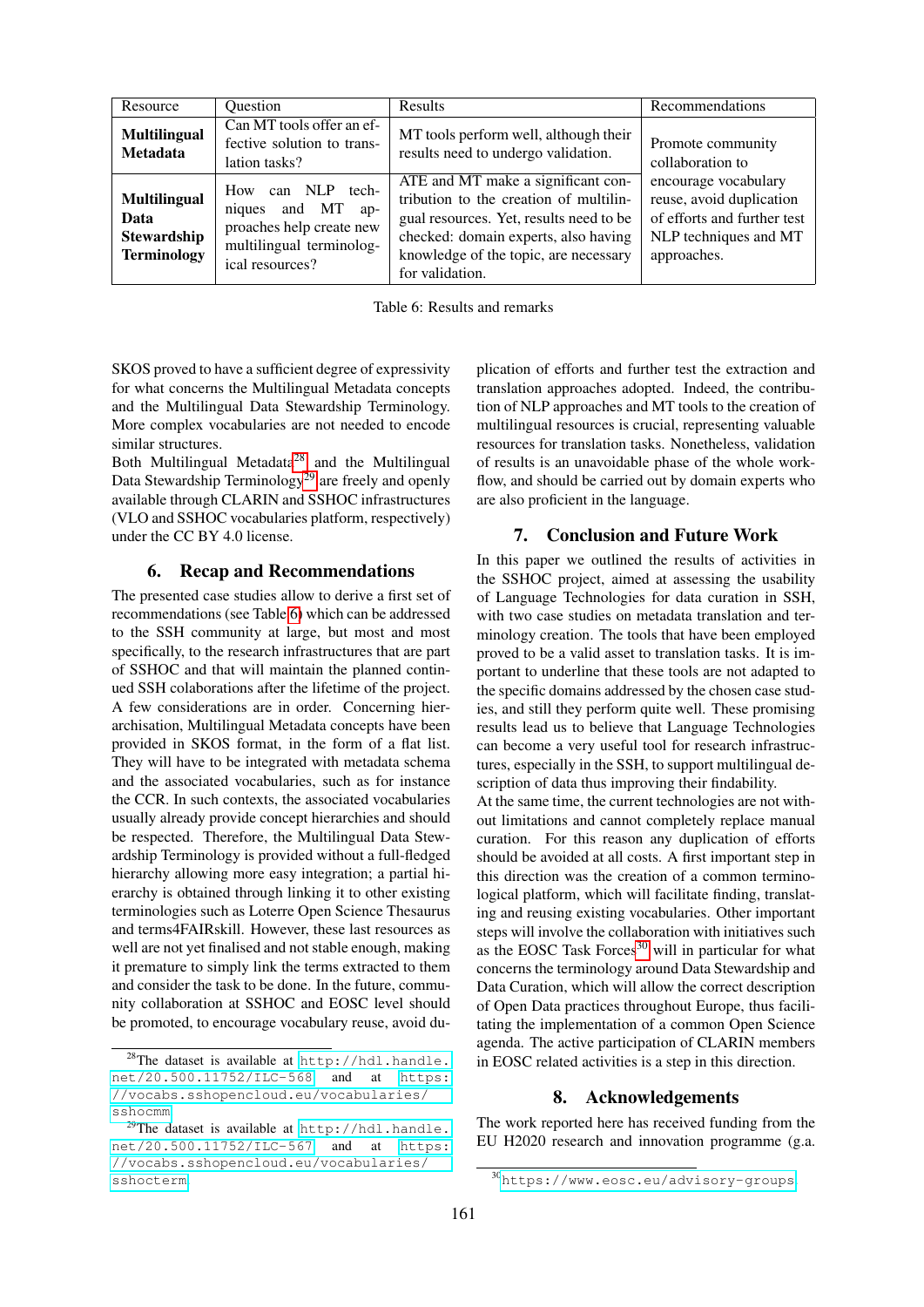823782) for project SSHOC and has been supported by CLARIN-ERIC and CLARIN-IT. We gratefully acknowledge support from Charles University, grant No. SVV 260 575. We thank LINDAT/CLARIAH-CZ for their support.

## 9. Bibliographical References

- <span id="page-8-17"></span>Artstein, R. and Poesio, M. (2008). Survey article: Inter-coder agreement for computational linguistics. *Computational Linguistics*, 34(4):555–596.
- <span id="page-8-5"></span>Binding, C., Tudhope, D., and Vlachidis, A. (2019). A study of semantic integration across archaeological data and reports in different languages. *Journal of Information Science*, 45(3):364–386, June. Publisher: SAGE Publications Ltd.
- <span id="page-8-18"></span>Broeder, D., Trippel, T., Degl'Innocenti, E., Giacomi, R., Sanesi, M., Kleemola, M., Moilanen, K., Ala-Lahti, H., Jordan, C., Alfredsson, I., L'Hours, H., and Durčo, M.  $(2019)$ . SSHOC D3.1 Report on SSHOC (meta)data interoperability problems, December. Final version approved by the European Commission on 18 November 2019.
- <span id="page-8-1"></span>Broeder, D., Eskevich, M., and Monachini, M. (2020a). LR4SSHOC: The Future of Language Resources in the Context of the Social Sciences and Humanities Open Cloud. In *Proceedings of the Workshop about Language Resources for the SSH Cloud*, pages 33–36, Marseille, France, May. European Language Resources Association.
- <span id="page-8-2"></span>Broeder, D., Eskevich, M., and Monachini, M. (2020b). *Proceedings of the Workshop about Language Resources for the SSH Cloud*. Marseille, France, May. European Language Resources Association.
- <span id="page-8-12"></span>Drouin, P. (2003). Term extraction using nontechnical corpora as a point of leverage. *Terminology*, 9(1):99–115.
- <span id="page-8-3"></span>Frontini, F., Gamba, F., Monachini, M., Broeder, D., Tijdens, K., and Vipavc Brvar, I. (2021). SSHOC D3.9 Report on Ontology and Vocabulary Collection and Publication.
- <span id="page-8-0"></span>Ilijašić Veršić, I. and Ausserhofer, J. (2019). Die sozial- und geisteswissenschaften und ihre interoperabilitat mit der european open science cloud: ¨ Was ist sshoc? *Mitteilungen der Vereinigung Osterreichischer Bibliothekarinnen und Bib- ¨ liothekare*, 72(2):383–391, Dez.
- <span id="page-8-10"></span>Johnson, M., Schuster, M., Le, Q. V., Krikun, M., Wu, Y., Chen, Z., Thorat, N., Viegas, F., Wattenberg, M., ´ Corrado, G., et al. (2017). Google's multilingual neural machine translation system: Enabling zeroshot translation. *Transactions of the Association for Computational Linguistics*, 5:339–351.
- <span id="page-8-8"></span>Košarko, O., Variš, D., and Popel, M. (2019). LIN-DAT translation service. LINDAT/CLARIAH-CZ digital library at the Institute of Formal and Applied Linguistics (ÚFAL), Faculty of Mathematics and Physics, Charles University.
- <span id="page-8-4"></span>Kulczycki, E., Guns, R., Pölönen, J., Engels, T. C. E., Rozkosz, E. A., Zuccala, A. A., Bruun, K., Eskola, O., Starčič, A. I., Petr, M., and Sivertsen, G. (2020). Multilingual publishing in the social sciences and humanities: A seven-country European study. *Journal of the Association for Information Science and Technology*, 71(11).
- <span id="page-8-15"></span>Lafon, P. (1980). Sur la variabilité de la fréquence des formes dans un corpus. *Mots. Les langages du politique*, 1(1):127–165.
- <span id="page-8-11"></span>Molloy, L., McQuilton, P., and Le Franc, Y. (2021). EOSC Co-creation funded project 074: Delivery of a proof of concept for terms4FAIRskills: Technical report, March.
- <span id="page-8-19"></span>Monachini, M., Jääskeläinen, T., Uytvanck, D. V., der Lek, I. V., Broeder, D., and Moranville, Y. (2021). MS8 Choice of Vocabulary Publication platform for SSHOC, August.
- <span id="page-8-13"></span>Oliver, A. and Vàzquez, M. (2015). Tbxtools: A free, fast and flexible tool for automatic terminology extraction. In *Proceedings of the International Conference Recent Advances in Natural Language Processing*, pages 473–479.
- <span id="page-8-16"></span>Padró, L. and Stanilovsky, E. (2012). FreeLing 3.0: Towards wider multilinguality. In *Proceedings of the Eighth International Conference on Language Resources and Evaluation (LREC'12)*, pages 2473– 2479, Istanbul, Turkey, May.
- <span id="page-8-7"></span>Rigouts Terryn, A., Hoste, V., and Lefever, E. (2020). In no uncertain terms: a dataset for monolingual and multilingual automatic term extraction from comparable corpora. *Language Resources and Evaluation*, 54(2):385–418, June.
- <span id="page-8-14"></span>Schmid, H. (1994). Probabilistic part-of-speech tagging using decision trees. In *Proceedings of the International Conference on New Methods in Language Processing*, Manchester, UK.
- <span id="page-8-6"></span>Song, Y., Batjargal, B., and Maeda, A. (2020). A preliminary attempt to evaluate machine translations of ukiyo-e metadata records. In Emi Ishita, et al., editors, *Digital Libraries at Times of Massive Societal Transition*, pages 262–268, Cham. Springer International Publishing.
- <span id="page-8-9"></span>Wu, Y., Schuster, M., Chen, Z., Le, Q. V., Norouzi, M., Macherey, W., Krikun, M., Cao, Y., Gao, Q., Macherey, K., Klingner, J., Shah, A., Johnson, M., Liu, X., Kaiser, L., Gouws, S., Kato, Y., Kudo, T., Kazawa, H., Stevens, K., Kurian, G., Patil, N., Wang, W., Young, C., Smith, J., Riesa, J., Rudnick, A., Vinyals, O., Corrado, G., Hughes, M., and Dean, J. (2016). Google's neural machine translation system: Bridging the gap between human and machine translation. *CoRR*, abs/1609.08144.

# 10. Language Resource References

Frontini, F., and Gamba, F., and Monachini, M., and Broeder, D. (2021a). *SSHOC Multilingual Data Stewardship Terminology*.